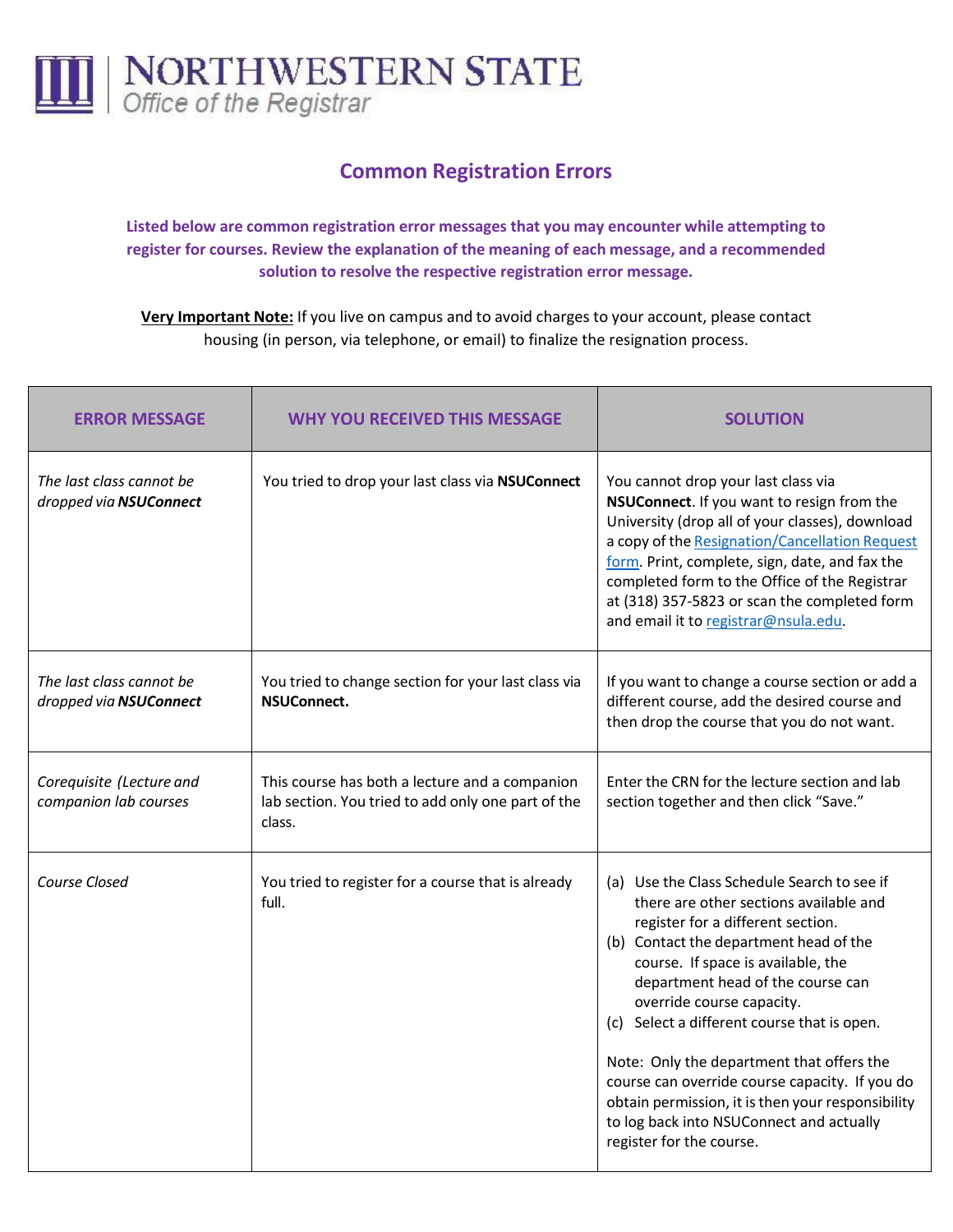| <b>Duplicate Course</b>           | You are attempting to register for a course<br>section with the same course number as a<br>course for which you have already registered.                                                                                                                                                                                                                      | Contact the department head of the course for<br>a permit. Then, you can go back and add the<br>duplicate section in the same term.                                                                                                                                                                                                                                                       |
|-----------------------------------|---------------------------------------------------------------------------------------------------------------------------------------------------------------------------------------------------------------------------------------------------------------------------------------------------------------------------------------------------------------|-------------------------------------------------------------------------------------------------------------------------------------------------------------------------------------------------------------------------------------------------------------------------------------------------------------------------------------------------------------------------------------------|
| <b>Instructor Approval</b>        | This course requires permission from the<br>department that offers the course.                                                                                                                                                                                                                                                                                | You must get permission from the department<br>that offers the course. If you obtain<br>permission, it is then your responsibility to log<br>back into NSUConnect and actually register for<br>the course.                                                                                                                                                                                |
| <b>Maximum Hours Exceeded</b>     | You tried to register for more credit hours than<br>you are allowed. The maximum credit hours an<br>undergraduate student may register in a regular<br>semester is 21 semester hours (12 hours in a<br>summer session). The maximum credit hours a<br>graduate student may register in a regular<br>semester is 12 semester hours (9 in a summer<br>session). | Undergraduate students wishing to exceed the<br>semester credit hours limit must obtain<br>approval from his/her academic dean.<br>Graduate students must obtain approval from<br>the major professor/advisor and the Dean of<br>the Graduate School. If you obtain permission,<br>it is then your responsibility to log back into<br>NSUConnect and actually register for the<br>course. |
| Permission of the Department      | This course requires permission from the<br>department that offers the course.                                                                                                                                                                                                                                                                                | You must contact the department that offers<br>the course for permission to register for this<br>course. If you obtain permission, it is then your<br>responsibility to log back into NSUConnect and<br>actually register for the course.                                                                                                                                                 |
| Prerequisite and/or Test<br>Score | You did not meet the prerequisite and/or test<br>score required to register for the course.                                                                                                                                                                                                                                                                   | If you think you have transfer credits that<br>should clear the prerequisite requirement, visit<br>your major academic advisor or department<br>head. If you obtain permission, it is then your<br>responsibility to log back into NSUConnect and<br>actually register for the course.                                                                                                    |
| Major/Minor Restriction           | Major/Minor - Some courses are limited to<br>students in a certain major/minor.                                                                                                                                                                                                                                                                               | Contact the department offering the section<br>for an override. If you obtain permission, it is<br>then your responsibility to log back into<br>NSUConnect and actually register for the<br>course.                                                                                                                                                                                       |
| <b>Classification Restriction</b> | <b>Classification</b> - Some courses are limited to<br>students who are junior level or above.                                                                                                                                                                                                                                                                | Contact the department offering the section<br>for an override. If you obtain permission, it is<br>then your responsibility to log back into<br>NSUConnect and actually register for the<br>course.                                                                                                                                                                                       |
| <b>Level Restriction</b>          | Level - Graduate level courses are restricted to<br>graduate students.                                                                                                                                                                                                                                                                                        | Contact the department offering the section<br>for an override. If you obtain permission, it is<br>then your responsibility to log back into                                                                                                                                                                                                                                              |